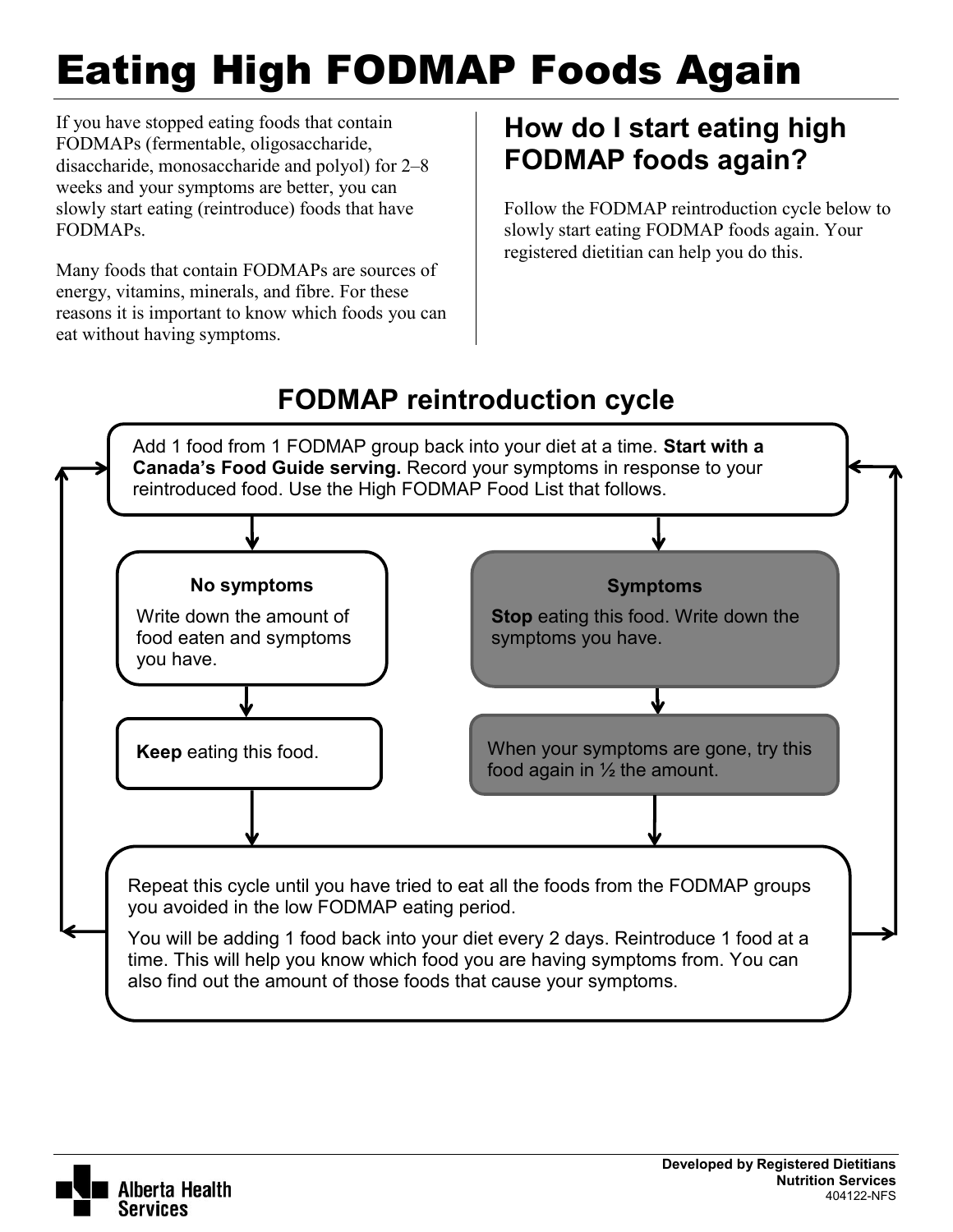#### **Tips for success**

- Avoid caffeine, alcohol, or any other food/drink, that causes you symptoms during reintroduction of FODMAPs.
- **Choose only 1 FODMAP group to start eating at a time.** Continue eating foods low in all remaining FODMAP groups, except for the 1 FODMAP group you are challenging.
- Try the FODMAP group that contains the food you miss the most. It doesn't matter which order you add the foods back.
- Try to choose a food that contains only 1 type of FODMAP.

#### **Suggested foods to try from each FODMAP group**

| <b>FODMAP group</b>                | <b>Food</b>           |
|------------------------------------|-----------------------|
| Fructose                           | Grapes or mangos      |
| Lactose                            | Milk or yogurt        |
| Polyols                            | Cherries or mushrooms |
| Oligosaccharides<br>(Fructans/FOS) | Wheat bread or onion  |
| Oligosaccharides<br>(GOS)          | Red kidney beans      |

- If you have symptoms, record them in your food and symptom diary and stop eating the food.
- When you are symptom free again, reduce the amount of the food you tried eating by  $\frac{1}{2}$  and try it again.
- If you don't have symptoms, try the same amount again to make sure that it can be tolerated. Write down in your food diary the amount of foods you are trying and if you are having symptoms.
- Eat the food you are trying again 2 or more times a week.
- You may also decide to try another food from the same FODMAP group along with the food you tolerated (e.g. fructans: try whole wheat pasta and garlic together).
- Your symptoms may change over time. Talk with your dietitian about when you should try eating the foods you had symptoms with again.

#### **Notes:**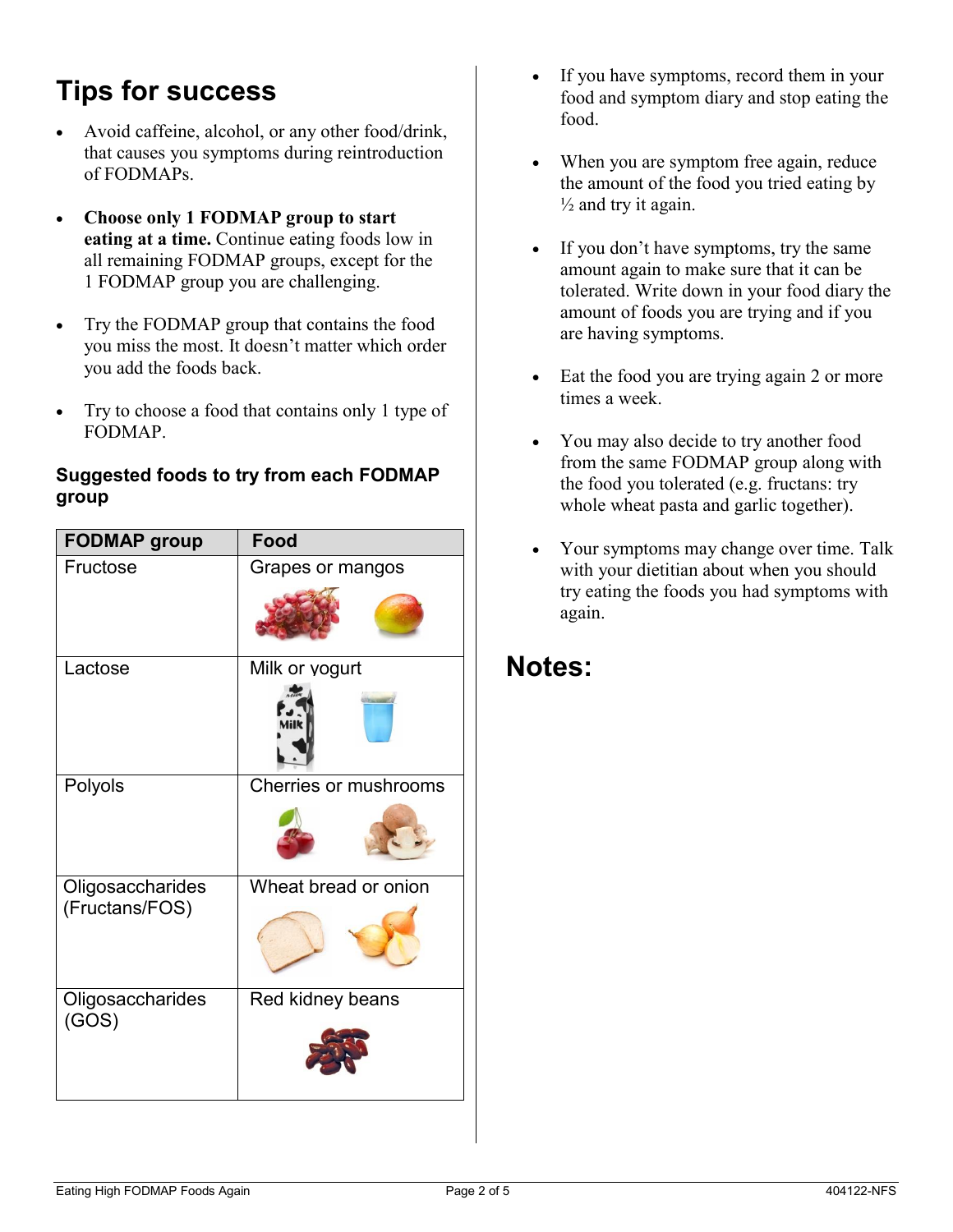# **High FODMAP food list**

| <b>High FODMAP Grain</b>             | <b>Oligosaccharides</b> |                        | <b>Excess</b> | <b>Polyols</b>  |                 |
|--------------------------------------|-------------------------|------------------------|---------------|-----------------|-----------------|
| <b>Products</b>                      | <b>Fructans</b>         | fructose<br><b>GOS</b> |               | <b>Sorbitol</b> | <b>Mannitol</b> |
| Barley, pearl, cooked                | X                       | $\mathbf{x}$           |               |                 |                 |
| Bread, rye                           | X                       | X                      | X             |                 |                 |
| Bread, rye, dark                     | X                       | X                      |               |                 |                 |
| Bread, wheat, multigrain             | X                       | X                      |               |                 |                 |
| Couscous                             | X                       |                        |               |                 |                 |
| Bread, wheat, whole grain            | X                       |                        | X             |                 |                 |
| Granola Bar, muesli-based with fruit | X                       |                        |               |                 |                 |
| Muesli, gluten-free, wheat-free      | X                       |                        |               | X               |                 |
| Pasta, wheat                         | X                       |                        |               |                 |                 |

|                           | Oligosaccharide    | <b>Excess</b>      | <b>Polyols</b>     |                 |  |
|---------------------------|--------------------|--------------------|--------------------|-----------------|--|
| <b>High FODMAP fruits</b> | <b>Fructans</b>    | fructose           | <b>Sorbitol</b>    | <b>Mannitol</b> |  |
| Apple, with skin          |                    | $\pmb{\mathsf{x}}$ | $\pmb{\mathsf{x}}$ |                 |  |
| Apple juice               |                    | $\pmb{\mathsf{x}}$ | $\pmb{\mathsf{x}}$ |                 |  |
| Applesauce, sweetened     |                    | $\pmb{\chi}$       | unknown            |                 |  |
| Apricots                  | $\pmb{\mathsf{x}}$ |                    | $\pmb{\mathsf{x}}$ |                 |  |
| Avocado                   |                    |                    | $\boldsymbol{x}$   |                 |  |
| <b>Blackberries</b>       |                    |                    | $\pmb{\mathsf{x}}$ |                 |  |
| Cherries                  |                    |                    | $\pmb{\mathsf{x}}$ |                 |  |
| Grapefruit                | $\mathbf x$        |                    |                    |                 |  |
| Grapes                    |                    | $\pmb{\chi}$       |                    |                 |  |
| Grape juice               |                    | $\boldsymbol{x}$   |                    |                 |  |
| Longan                    |                    |                    | $\pmb{\mathsf{x}}$ |                 |  |
| Lychees                   |                    |                    | $\pmb{\mathsf{x}}$ |                 |  |
| Mangos                    |                    | $\pmb{\mathsf{x}}$ |                    |                 |  |
| <b>Nectarines</b>         | $\boldsymbol{x}$   |                    | $\boldsymbol{x}$   |                 |  |
| Peaches (white, yellow)   | $\boldsymbol{x}$   |                    | $\boldsymbol{x}$   |                 |  |
| Pears                     |                    | $\pmb{\chi}$       | $\pmb{\mathsf{x}}$ |                 |  |
| Persimmons                | $\pmb{\mathsf{x}}$ |                    |                    |                 |  |
| Pomegranate juice         |                    | $\pmb{\mathsf{x}}$ |                    |                 |  |
| Plums                     | $\pmb{\mathsf{x}}$ |                    | $\boldsymbol{x}$   |                 |  |
| Prunes                    |                    |                    | $\pmb{\mathsf{x}}$ |                 |  |
| Rambutans                 | $\pmb{\mathsf{x}}$ |                    |                    |                 |  |
| Watermelon                | $\pmb{\mathsf{x}}$ | $\pmb{\chi}$       |                    | $\pmb{\chi}$    |  |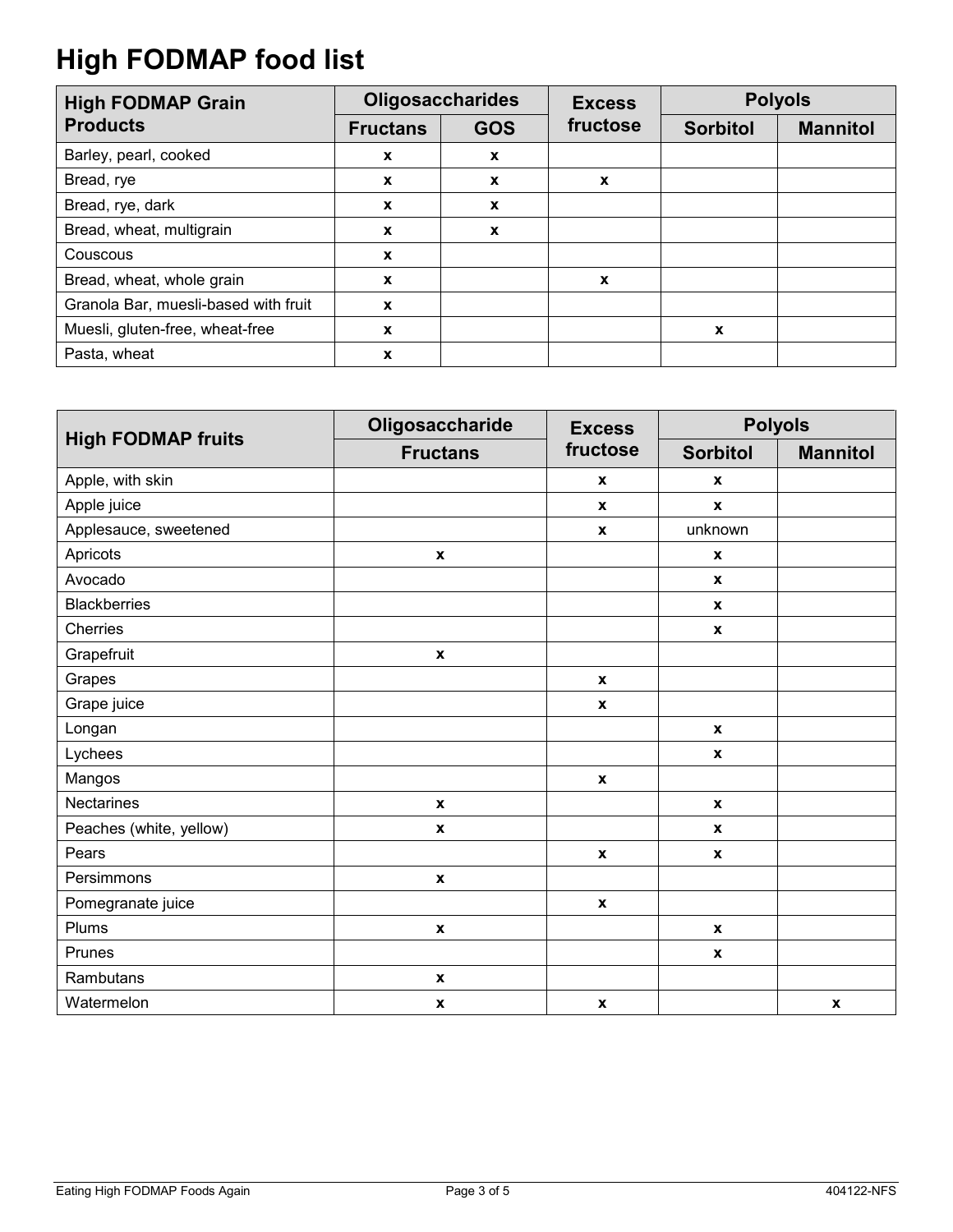| <b>High FODMAP vegetables</b> | <b>Oligosaccharides</b> |            | <b>Excess</b> | <b>Polyols</b>  |                  |
|-------------------------------|-------------------------|------------|---------------|-----------------|------------------|
|                               | <b>Fructans</b>         | <b>GOS</b> | fructose      | <b>Sorbitol</b> | <b>Mannitol</b>  |
| Artichoke, globe              | X                       |            |               |                 |                  |
| Artichoke, jerusalem          | X                       |            | $\mathbf x$   |                 |                  |
| Artichoke, heart, canned      |                         |            | X             |                 |                  |
| Cauliflower                   |                         |            |               |                 | $\boldsymbol{x}$ |
| Garlic and garlic powder      | X                       |            |               |                 |                  |
| Leeks                         | X                       |            |               |                 |                  |
| Mushrooms, raw                | X                       |            |               |                 | $\mathbf{x}$     |
| Onion and onion powder        | X                       |            |               |                 |                  |
| <b>Shallots</b>               | X                       |            |               |                 |                  |
| Snow peas                     | X                       | X          |               |                 | X                |
| Sweet potato                  |                         |            |               |                 | X                |

|                                       |                 | <b>Oligosaccharides</b> |          | <b>Polyols</b>  |                 |         |  |
|---------------------------------------|-----------------|-------------------------|----------|-----------------|-----------------|---------|--|
| <b>High FODMAP milk products</b>      | <b>Fructans</b> | <b>GOS</b>              | fructose | <b>Sorbitol</b> | <b>Mannitol</b> | Lactose |  |
| <b>Buttermilk</b>                     |                 |                         |          |                 |                 | X       |  |
| Cheese, hard, (mozzarella, cheddar)   |                 |                         |          |                 |                 | X       |  |
| Cheese, cottage, 2% and 4.5% MF       |                 |                         |          |                 |                 | X       |  |
| Cheese, cottage, dry, non-fat 0.4% MF |                 |                         |          |                 |                 | X       |  |
| Kefir                                 |                 |                         |          |                 |                 | X       |  |
| Milk, evaporated                      |                 |                         |          |                 |                 | X       |  |
| Milk, cow                             |                 |                         |          |                 |                 | X       |  |
| Milk, cow, skim, chocolate            |                 |                         |          |                 |                 | X       |  |
| Sour cream                            |                 |                         |          |                 |                 | X       |  |
| Yogurt                                |                 |                         |          |                 |                 | X       |  |

| High FODMAP beans, lentils,    | <b>Oligosaccharides</b>       |                           | <b>Excess</b>   | <b>Polyols</b>  |  |
|--------------------------------|-------------------------------|---------------------------|-----------------|-----------------|--|
| and nuts                       | <b>GOS</b><br><b>Fructans</b> | fructose                  | <b>Sorbitol</b> | <b>Mannitol</b> |  |
| Black beans, boiled            | X                             | $\boldsymbol{x}$          |                 |                 |  |
| Cashews                        |                               | $\mathbf x$               |                 |                 |  |
| Lentils, red and green, boiled | $\mathbf x$                   | $\boldsymbol{\mathsf{x}}$ |                 |                 |  |
| Lima beans, boiled             | X                             | X                         |                 |                 |  |
| Mung beans, boiled             | $\boldsymbol{x}$              | $\boldsymbol{x}$          |                 |                 |  |
| Pistachios                     | X                             | $\boldsymbol{x}$          |                 |                 |  |
| Red kidney beans, boiled       | X                             | $\mathbf x$               |                 |                 |  |
| Soy beans, boiled              | X                             | $\boldsymbol{x}$          |                 |                 |  |
| Split peas, boiled             | X                             | X                         |                 |                 |  |